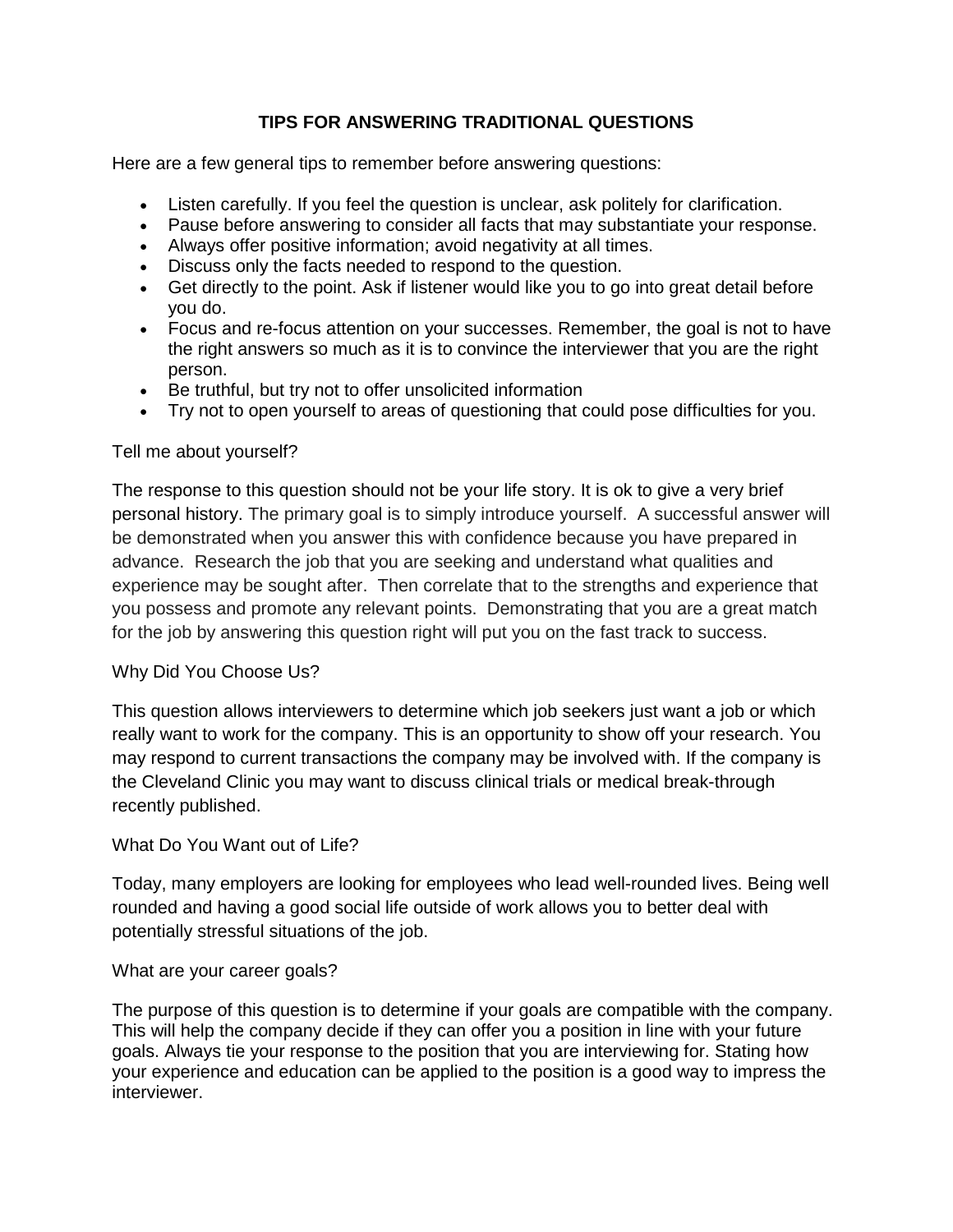#### What are your strengths?

This is a direct question with no hidden meaning; answer it by outlining your skills, accomplishments and characteristics that pertain to the particular job. In order to prepare for this question, look over the job description and list the personal strengths that will probably be required for this job. Is this a position that requires handling large sums of money? Then the right candidate will be someone who's responsible, reliable, and ethical. If it's a customer care position, they'll be looking for someone who is personable, patient, and empathetic.

Create a list of the personal strengths needed that you possess. Also, think of situations in which you have demonstrated these strengths. This will prepare you for any further behavioral type interview questions that may follow.

#### How do you define success?

Begin with your definition of success, such as:

I learned early in my career, it's the passion that drives you toward your goals but it's the hard work that produces your success. I constantly strive to improve my performance by questioning today, how I could have accomplished more yesterday. This way, I'll always feel my next achievement will be greater than my last.

# What Is Your Greatest Weakness?

According to Wetfeet.com, Neece and Lin agree that the best response breaks down into three parts. First, demonstrate you're self-aware by stating a weakness. Second, share how you're taking initiative to improve upon it. And third, discuss your success thus far—or as Lin says, tell the "happy ending" of it all.

For example, if you're bad at giving presentations, you might identify your weakness as public speaking. Tell how you overcame this weakness by constantly volunteering to present on behalf of your department in your old job, or attending Toastmasters meetings. Then, reflect on your comfort level with presenting now. Remember that you should disclose something that is not extremely important in the job you are interviewing for.

# What Do You Consider To Be One Of Your Greatest Accomplishments?

Keep your answers job related and within reason. You can explain this without sounding too boastful. For example, stating something like" Although I feel that my biggest achievements are still ahead of me, I am proud of my involvement with….I made my contribution as part of that team and learned a lot about the process. We did it with a lot of hard work, collaboration, and keeping an eye on the bottom line.

# Why Should I Hire You?

Know in advance why you feel you are the best person for the job. During the interview, you may also continue to receive clues about what the company is looking for and how you meet those needs. Highlight your background and how it relates to the current needs the interviewer has just described. Finish with the fact that you are a team player, take direction well, and have a strong desire to work for this company based on the research that you have done. Express confidence in the fact YOU are the best fit for this job.